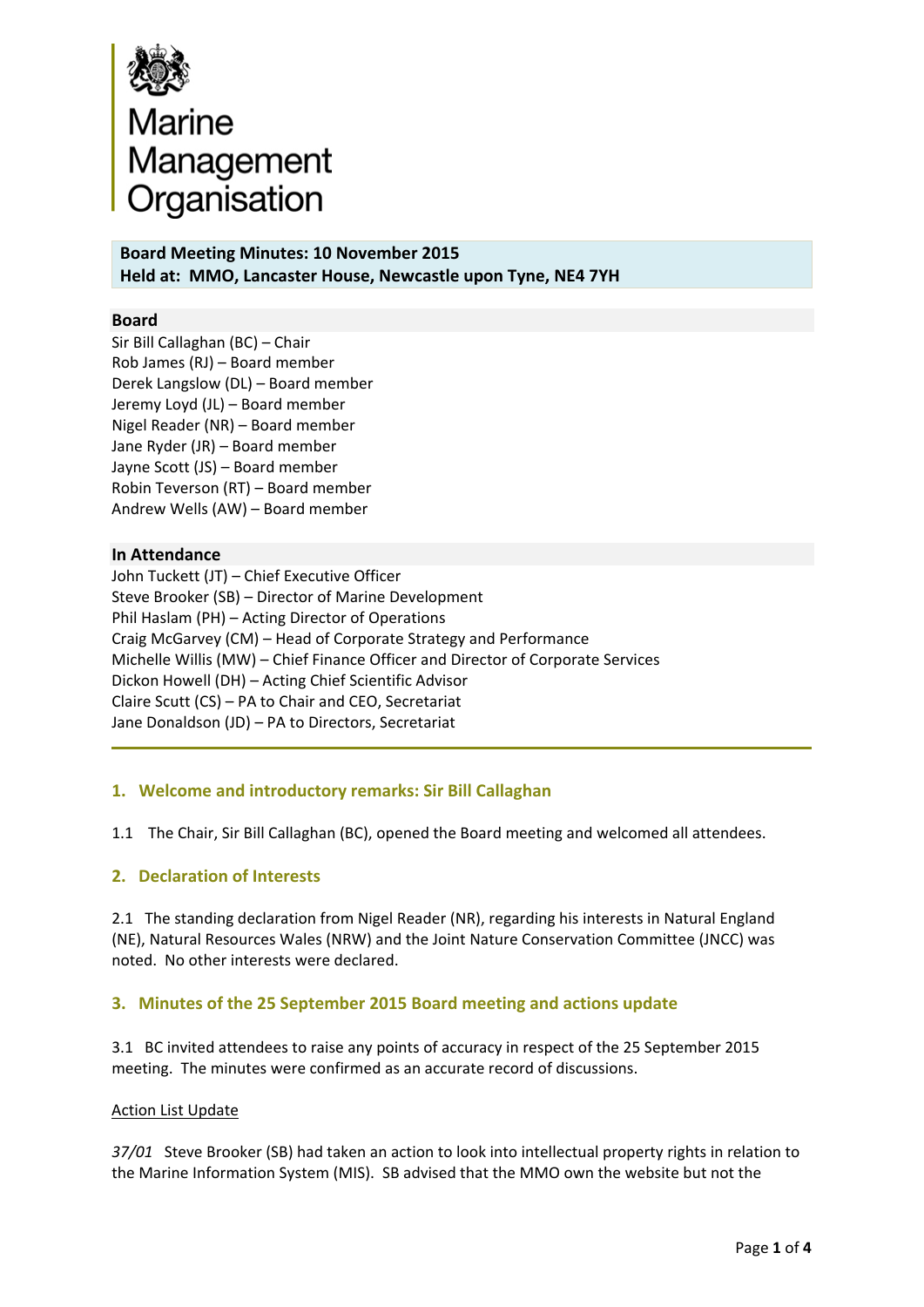system. SB reminded the Board that the Secretary of State had encouraged open data and this represented an opportunity to take MIS to Europe to allow for one coherent dataset.

*37/02* Craig McGarvey (CMc) advised that the Triennial Review response had been sent to Defra and they had requested some editing take place. Jeremy Loyd (JL) asked for details on the nature of the editing. CMc advised that this was a request for further detail on IFCA joint working.

## **4. Audit and Risk Assurance Committee:**

## **a) 6 October 2015 meeting update and draft minutes**

4.1 BC invited Nigel Reader (NR) to present an update from the 6 October Audit and Risk Assurance Committee (ARAC) meeting.

4.2 NR invited the Board to note the draft Minutes and updated the Board on the ARAC's in depth discussion on Risks and Issues and the key outcomes and recommendations on the post implementation review of the Marine Licensing Impact assessment. NR advised that the ARAC had agreed the Forward Look and priorities for 2016 and that an ARAC Review of Effectiveness would take place on 10 December 2015. In addition, a management only session had taken place following the meeting to discuss the relationship with audit.

4.3 BC thanked NR for the update which was noted.

#### **5. South Inshore and South Offshore Marine plans**

5.1 Steve Brooker (SB) presented a paper to invite the Board to authorise submission of the draft South marine plans to the Secretary of State.

5.2 SB took the Board through the changes from the previous draft, pointing out where some objectives had been merged and where policies had been deleted to allow for a more concise text. SB pointed out that the team had significant confidence in the product they were submitting.

5.3 Rob James (RJ) commented that the submission was timely as it served as a reminder of the essential function which the MMO was delivering across departments.

5.4 JT advised that MMO was pushing ahead, as previously discussed, with four plans in parallel.

5.5 BC noted the update and the Board gave their authorisation for the draft South Marine Plans to be submitted to the Secretary of State. In doing so, BC conveyed his thanks on behalf of the Board to the Marine Planning Team.

# **6. CEO and Director Report, (including six‐month Health and Safety and Wellbeing Report (April to September 2015)**

#### **Health, Safety and Wellbeing Report**

6.1 The Board noted the six month Health, Safety and Wellbeing report. NR sought clarification on progress in relation to audit recommendations. JT confirmed that these were being actioned as appropriate. NR enquired as to the responsibilities of the Board in respect of the new Health and Safety Policy. JT advised that the Board did have specific responsibilities within the Policy.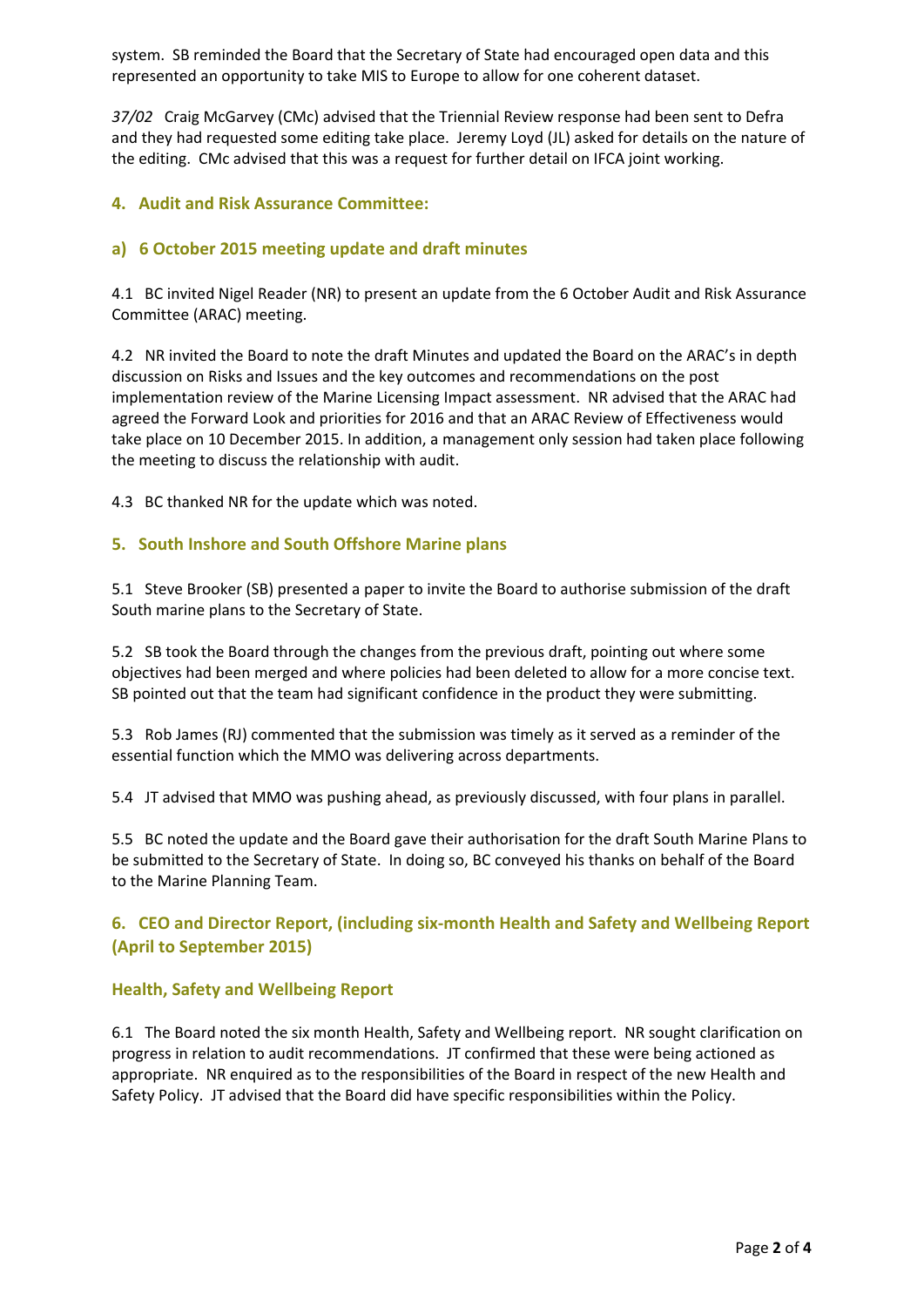## **Operations Update**

6.2 Phil Haslam introduced the Operations Directorate report inviting Board members to raise any items for further discussion.

6.3 PH gave an update on recent issues concerning skates and rays activity within Guernsey territorial waters with catches being deducted from UK quota. PH advised the Board that the MMO had supported meetings between Guernsey and Defra officials and that the Minister had offered to meet with the Guernsey Minister of Commerce. PH pointed out that the quota is entering an over‐ fish condition which can be supported in the short term but is not a long term solution.

6.4 Robin Teverson (RT) enquired as to whether the 75 samples taken under the u10m vessel landings sample plans represented a large or small number. PH confirmed that initial progress had been exceptionally good, however efforts had been hampered a little by the weather in recent weeks. PH updated that Cefas have sampled 203 landing events across 5 key ports in the southeast in 6 weeks and will shortly be moving on to other areas (southwest and some northern ports) with good engagement with many of the skippers.

6.5 Derek Langslow sought clarification on the update relating to landing obligations and remote electronic monitoring. PH recognised that CCTV on boats was not the ideal but Defra were researching a solution after acknowledging that initial plans were too ambitious. PH informed the Board that this solution involved fitting cameras to four large pelagic vessels in the first instance which would not drive excessive revenue costs and subsequent installation in demersal vessels would likely be in the 2017/18 timeframe.

6.6 PH gave an update on the current recruitment position for the Operations Directorate, confirming fourteen marine officers have been appointed. The roles of the newly appointed staff will cover marine licensing as well as marine implementation officer roles. PH also added there was a very good quality of applications, therefore a strong merit list created from the recruitment exercise.

## **Marine Development Update**

6.6 Stephen Brooker (SB) introduced the Marine Development Directorate report inviting Board members to raise any items for further discussion.

6.7 Andrew Wells (AW) enquired as to whether the Minister had used his powers to call in decisions under the marine licensing recovery policy. SB confirmed that the Minister had not yet exercised the call in. Jane Ryder asked how the process would work in practice and SB advised that the Minister would take a view after consultation involving novel and contentious cases.

6.8 The Board noted the update on the recruitment of 13 Marine Officers and JT advised that the job description for these roles was now more generic to allow for future changes in duties and location if necessary. NR queried whether the new recruits were affordable in the longer term and JT confirmed that the costs had been budgeted for.

6.9 In relation to the Director update on Rame Head, NR sought clarity regarding the characterisation of a new site for disposal. JT confirmed there was no conflict of interest with regards the MMO carrying out the characterisation for an alternative site and the costs for this work were being split between three parties.

6.10 The Board discussed the new format for Risks and Issues and following questions CMc advised that although some risks remained high the mitigation work was on track which meant that the status was reported as green/on-track. JS expressed a concern as to whether there was over optimism in the reporting and how this would be identified. JT asked for feedback on the